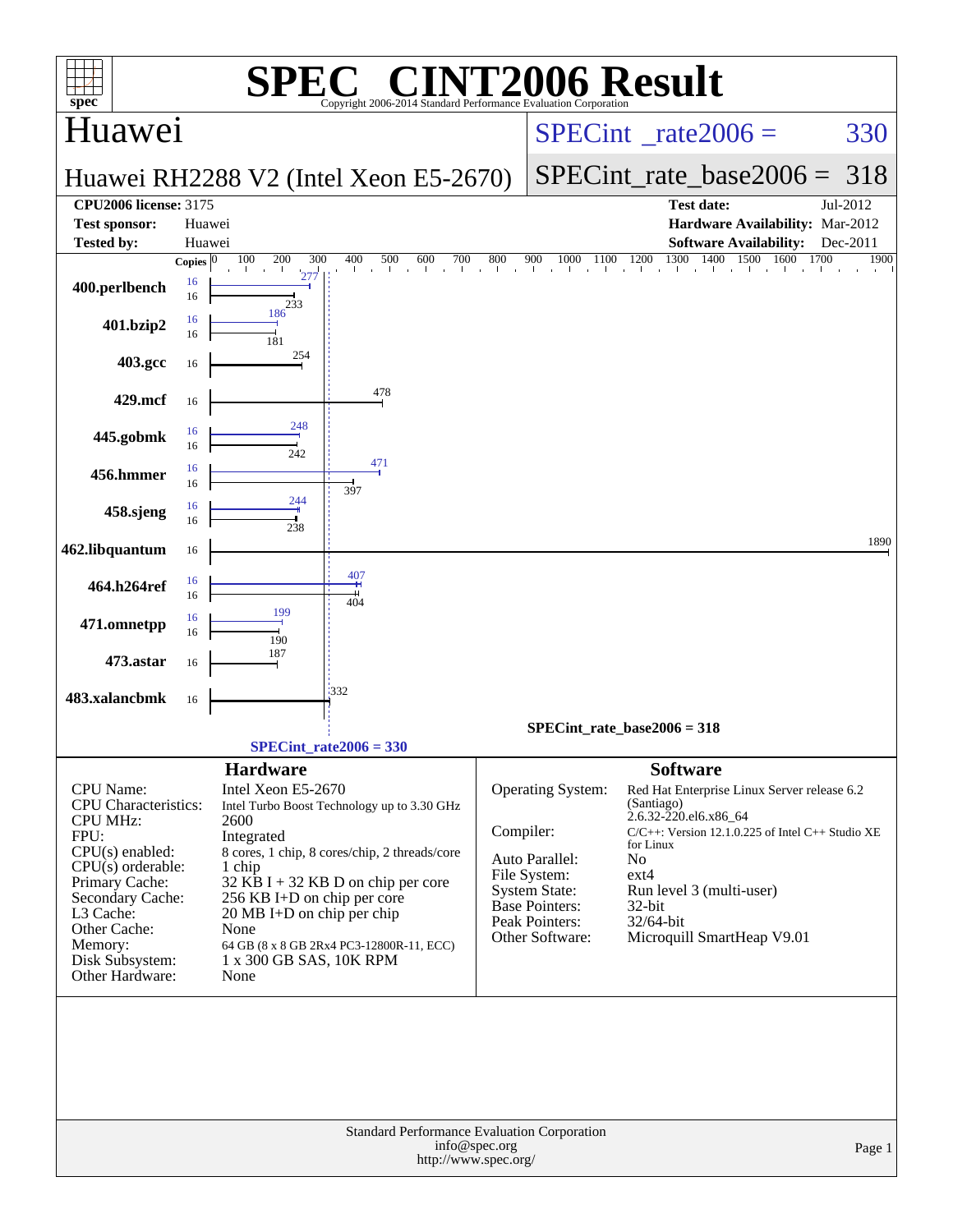

### Huawei

### SPECint rate $2006 = 330$

#### Huawei RH2288 V2 (Intel Xeon E5-2670)

[SPECint\\_rate\\_base2006 =](http://www.spec.org/auto/cpu2006/Docs/result-fields.html#SPECintratebase2006) 318

**[CPU2006 license:](http://www.spec.org/auto/cpu2006/Docs/result-fields.html#CPU2006license)** 3175 **[Test date:](http://www.spec.org/auto/cpu2006/Docs/result-fields.html#Testdate)** Jul-2012

**[Test sponsor:](http://www.spec.org/auto/cpu2006/Docs/result-fields.html#Testsponsor)** Huawei **[Hardware Availability:](http://www.spec.org/auto/cpu2006/Docs/result-fields.html#HardwareAvailability)** Mar-2012 **[Tested by:](http://www.spec.org/auto/cpu2006/Docs/result-fields.html#Testedby)** Huawei **[Software Availability:](http://www.spec.org/auto/cpu2006/Docs/result-fields.html#SoftwareAvailability)** Dec-2011

#### **[Results Table](http://www.spec.org/auto/cpu2006/Docs/result-fields.html#ResultsTable)**

|                    | <b>Base</b>   |                |       |                                                                                                          |            |                |              |               | <b>Peak</b>    |              |                |              |                |              |  |
|--------------------|---------------|----------------|-------|----------------------------------------------------------------------------------------------------------|------------|----------------|--------------|---------------|----------------|--------------|----------------|--------------|----------------|--------------|--|
| <b>Benchmark</b>   | <b>Copies</b> | <b>Seconds</b> | Ratio | <b>Seconds</b>                                                                                           | Ratio      | <b>Seconds</b> | Ratio        | <b>Copies</b> | <b>Seconds</b> | <b>Ratio</b> | <b>Seconds</b> | <b>Ratio</b> | <b>Seconds</b> | <b>Ratio</b> |  |
| 400.perlbench      | 16            | 668            | 234   | 673                                                                                                      | 232        | 670            | 233          | 16            | 565            | 277          | 568            | 275          | 564            | 277          |  |
| 401.bzip2          | 16            | 851            | 181   | 856                                                                                                      | 180        | 853            | 181          | 16            | 830            | 186          | 829            | 186          | 830            | 186          |  |
| $403.\mathrm{gcc}$ | 16            | 507            | 254   | 507                                                                                                      | 254        | 508            | 254          | 16            | 507            | 254          | 507            | 254          | 508            | 254          |  |
| $429$ .mcf         | 16            | 305            | 478   | 305                                                                                                      | 478        | 305            | 478          | 16            | 305            | 478          | 305            | 478          | 305            | 478          |  |
| $445$ .gobmk       | 16            | 694            | 242   | 698                                                                                                      | <b>240</b> | 694            | 242l         | 16            | 677            | 248          | 677            | 248          | 678            | 248          |  |
| 456.hmmer          | 16            | 375            | 398   | 376                                                                                                      | 397        | 378            | 395          | 16            | 317            | 470          | 317            | 471          | 316            | 472          |  |
| $458$ .sjeng       | 16            | 814            | 238   | 804                                                                                                      | 241        | 821            | 236          | 16            | 794            | 244          | 795            | 244          | 779            | 249          |  |
| 462.libquantum     | 16            | 176            | 1890  | 176                                                                                                      | 1890       | 176            | 1890         | 16            | 176            | 1890         | 176            | 1890         | 176            | 1890         |  |
| 464.h264ref        | 16            | 877            | 404   | 858                                                                                                      | 413        | 877            | 404l         | 16            | 869            | 407          | 845            | 419          | 874            | 405          |  |
| 471.omnetpp        | 16            | 526            | 190   | 526                                                                                                      | 190        | 526            | 190 <b> </b> | 16            | 502            | 199          | 503            | 199          | 503            | <u>199</u>   |  |
| $473$ . astar      | 16            | 601            | 187   | 603                                                                                                      | 186I       | 602            | <b>187</b>   | 16            | 601            | 187          | 603            | 186          | 602            | <b>187</b>   |  |
| 483.xalancbmk      | 16            | 332            | 333   | 333                                                                                                      | 332        | 333            | 332          | 16            | 332            | 333          | 333            | <u>332</u>   | 333            | 332          |  |
|                    |               |                |       | Results appear in the order in which they were run. Bold underlined text indicates a median measurement. |            |                |              |               |                |              |                |              |                |              |  |

#### **[Submit Notes](http://www.spec.org/auto/cpu2006/Docs/result-fields.html#SubmitNotes)**

 The numactl mechanism was used to bind copies to processors. The config file option 'submit' was used to generate numactl commands to bind each copy to a specific processor. For details, please see the config file.

#### **[Operating System Notes](http://www.spec.org/auto/cpu2006/Docs/result-fields.html#OperatingSystemNotes)**

 Stack size set to unlimited using "ulimit -s unlimited" Transparent Huge Pages enabled with: echo always > /sys/kernel/mm/redhat\_transparent\_hugepage/enabled Filesystem page cache cleared with:<br>echo 1> /proc/sys/vm/drop cac /proc/sys/vm/drop\_caches runspec command invoked through numactl i.e.: numactl --interleave=all runspec <etc> Select only test related files when installing the operating system

#### **[Platform Notes](http://www.spec.org/auto/cpu2006/Docs/result-fields.html#PlatformNotes)**

 BIOS configuration: Set Power Efficiency Mode to Performance Baseboard Management Controller used to adjust the fan speed to 100% Sysinfo program /spec/config/sysinfo.rev6800 \$Rev: 6800 \$ \$Date:: 2011-10-11 #\$ 6f2ebdff5032aaa42e583f96b07f99d3 running on RH62-rebuild Wed Jul 18 09:16:51 2012

 This section contains SUT (System Under Test) info as seen by some common utilities. To remove or add to this section, see: <http://www.spec.org/cpu2006/Docs/config.html#sysinfo> Continued on next page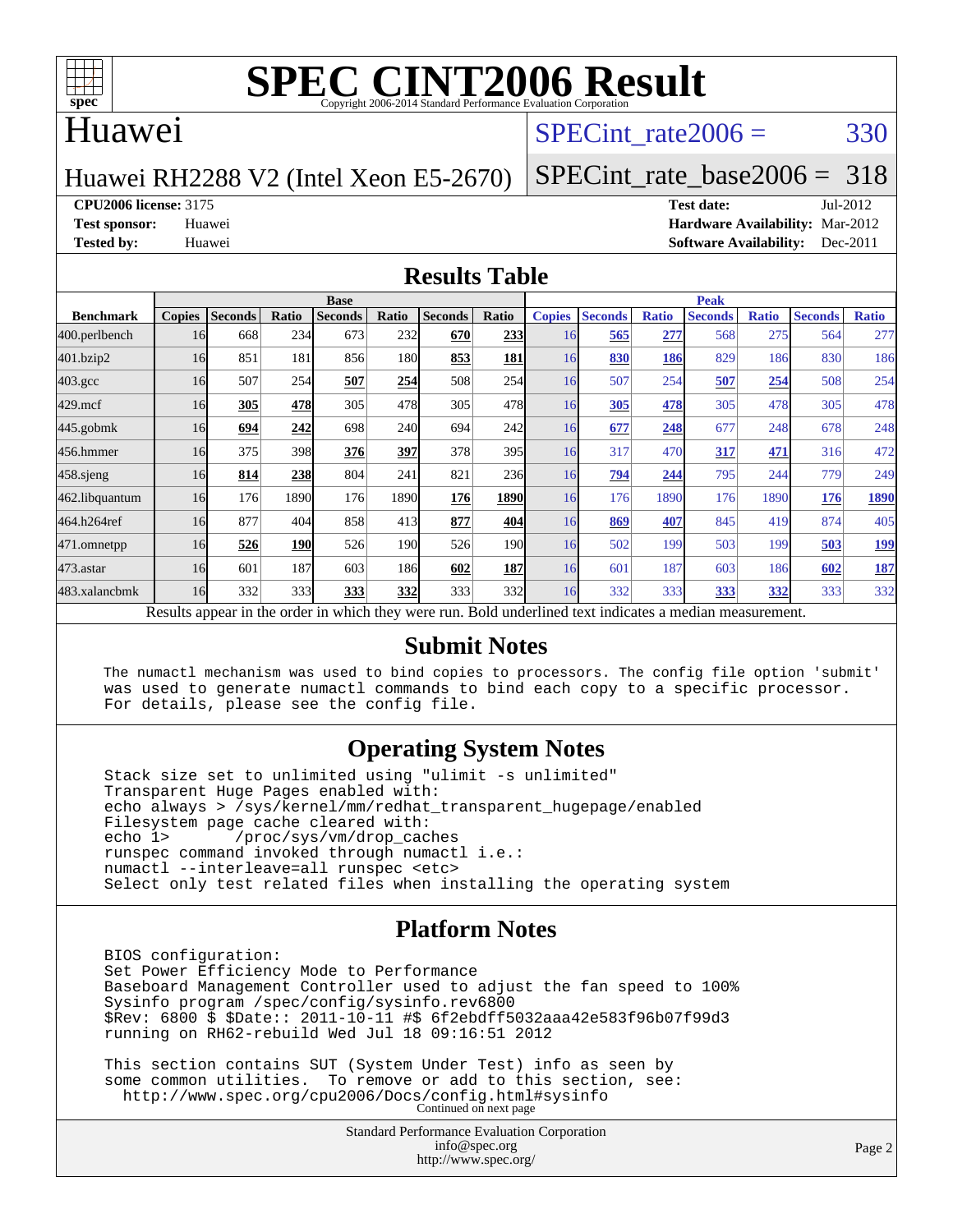

### Huawei

SPECint rate $2006 = 330$ 

[SPECint\\_rate\\_base2006 =](http://www.spec.org/auto/cpu2006/Docs/result-fields.html#SPECintratebase2006) 318

#### Huawei RH2288 V2 (Intel Xeon E5-2670)

**[CPU2006 license:](http://www.spec.org/auto/cpu2006/Docs/result-fields.html#CPU2006license)** 3175 **[Test date:](http://www.spec.org/auto/cpu2006/Docs/result-fields.html#Testdate)** Jul-2012 **[Test sponsor:](http://www.spec.org/auto/cpu2006/Docs/result-fields.html#Testsponsor)** Huawei **[Hardware Availability:](http://www.spec.org/auto/cpu2006/Docs/result-fields.html#HardwareAvailability)** Mar-2012 **[Tested by:](http://www.spec.org/auto/cpu2006/Docs/result-fields.html#Testedby)** Huawei **[Software Availability:](http://www.spec.org/auto/cpu2006/Docs/result-fields.html#SoftwareAvailability)** Dec-2011

#### **[Platform Notes \(Continued\)](http://www.spec.org/auto/cpu2006/Docs/result-fields.html#PlatformNotes)**

 From /proc/cpuinfo model name : Intel(R) Xeon(R) CPU E5-2670 0 @ 2.60GHz 1 "physical id"s (chips) 16 "processors" cores, siblings (Caution: counting these is hw and system dependent. The following excerpts from /proc/cpuinfo might not be reliable. Use with caution.) cpu cores : 8 siblings : 16 physical 0: cores 0 1 2 3 4 5 6 7 cache size : 20480 KB From /proc/meminfo<br>MemTotal: 65937136 kB HugePages\_Total: 0<br>Hugepagesize: 2048 kB Hugepagesize: From /etc/\*release\* /etc/\*version\* redhat-release: Red Hat Enterprise Linux Server release 6.2 (Santiago) system-release: Red Hat Enterprise Linux Server release 6.2 (Santiago) system-release-cpe: cpe:/o:redhat:enterprise\_linux:6server:ga:server uname -a: Linux RH62-rebuild 2.6.32-220.el6.x86\_64 #1 SMP Wed Nov 9 08:03:13 EST 2011 x86\_64 x86\_64 x86\_64 GNU/Linux run-level 3 Jul 18 09:14 SPEC is set to: /spec Filesystem Type Size Used Avail Use% Mounted on<br>
/dev/sdal ext4 289G 85G 190G 31% / 85G 190G 31% / Additional information from dmidecode: (End of data from sysinfo program)

#### **[General Notes](http://www.spec.org/auto/cpu2006/Docs/result-fields.html#GeneralNotes)**

Environment variables set by runspec before the start of the run: LD LIBRARY PATH = "/spec/libs/32:/spec/libs/64"

 Binaries compiled on a system with 1x Core i7-860 CPU + 8GB memory using RHEL5.5

### **[Base Compiler Invocation](http://www.spec.org/auto/cpu2006/Docs/result-fields.html#BaseCompilerInvocation)**

[C benchmarks](http://www.spec.org/auto/cpu2006/Docs/result-fields.html#Cbenchmarks):  $inc -m32$ 

Continued on next page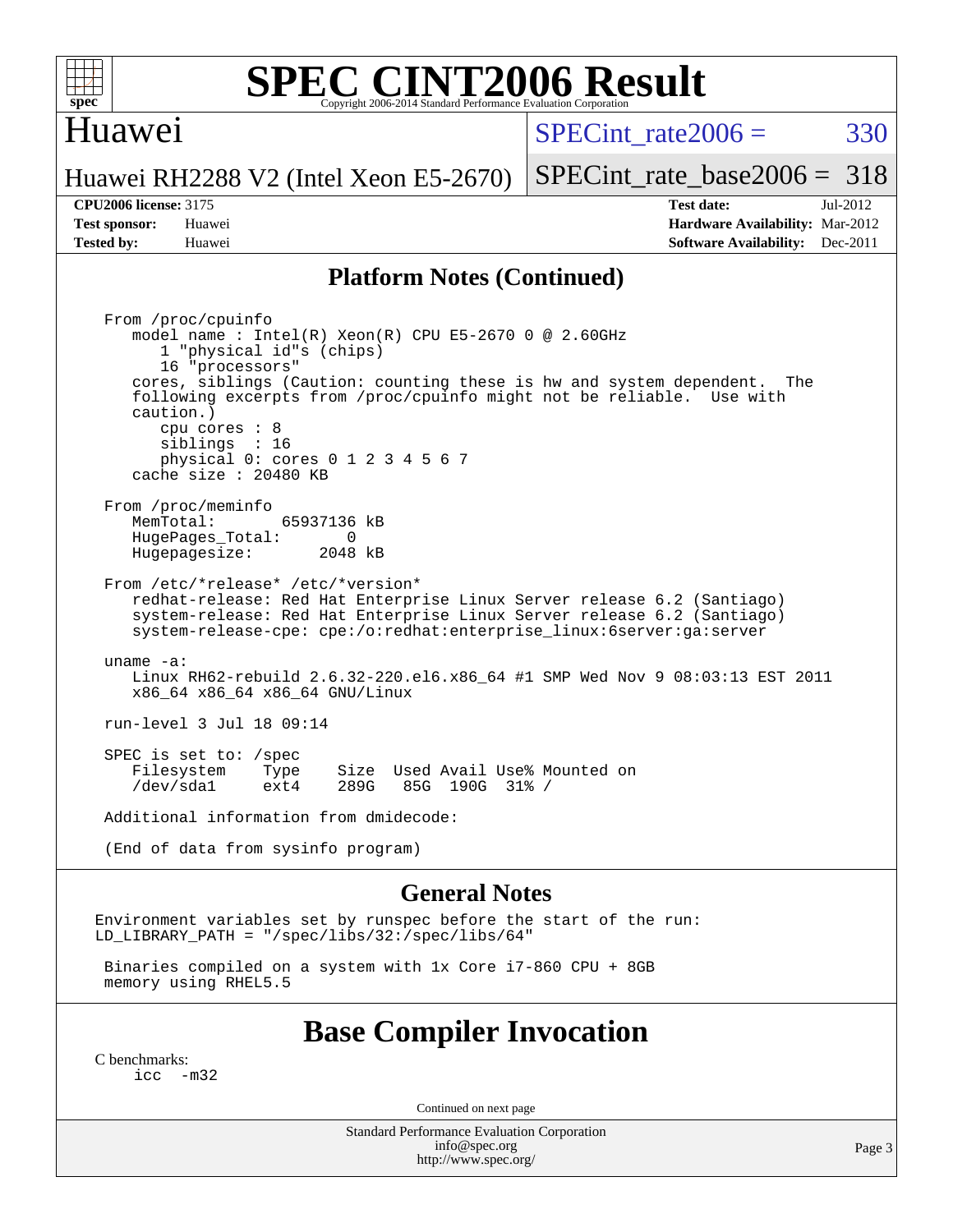| <b>SPEC CINT2006 Result</b><br>Convright 2006-2014 Standard Performance Evaluation Corporation           |  |  |  |  |  |  |  |
|----------------------------------------------------------------------------------------------------------|--|--|--|--|--|--|--|
| 330<br>SPECint rate $2006 =$                                                                             |  |  |  |  |  |  |  |
| SPECint rate base $2006 = 318$                                                                           |  |  |  |  |  |  |  |
| Test date:<br>Jul-2012<br>Hardware Availability: Mar-2012<br><b>Software Availability:</b><br>$Dec-2011$ |  |  |  |  |  |  |  |
| <b>Tested by:</b><br><b>Base Compiler Invocation (Continued)</b><br>$C_{++}$ benchmarks:<br>icpc -m32    |  |  |  |  |  |  |  |
| <b>Base Portability Flags</b>                                                                            |  |  |  |  |  |  |  |
|                                                                                                          |  |  |  |  |  |  |  |
| <b>Base Optimization Flags</b>                                                                           |  |  |  |  |  |  |  |
|                                                                                                          |  |  |  |  |  |  |  |

[C benchmarks](http://www.spec.org/auto/cpu2006/Docs/result-fields.html#Cbenchmarks): [-xSSE4.2](http://www.spec.org/cpu2006/results/res2012q3/cpu2006-20120722-23799.flags.html#user_CCbase_f-xSSE42_f91528193cf0b216347adb8b939d4107) [-ipo](http://www.spec.org/cpu2006/results/res2012q3/cpu2006-20120722-23799.flags.html#user_CCbase_f-ipo) [-O3](http://www.spec.org/cpu2006/results/res2012q3/cpu2006-20120722-23799.flags.html#user_CCbase_f-O3) [-no-prec-div](http://www.spec.org/cpu2006/results/res2012q3/cpu2006-20120722-23799.flags.html#user_CCbase_f-no-prec-div) [-opt-prefetch](http://www.spec.org/cpu2006/results/res2012q3/cpu2006-20120722-23799.flags.html#user_CCbase_f-opt-prefetch) [-opt-mem-layout-trans=3](http://www.spec.org/cpu2006/results/res2012q3/cpu2006-20120722-23799.flags.html#user_CCbase_f-opt-mem-layout-trans_a7b82ad4bd7abf52556d4961a2ae94d5)

[C++ benchmarks:](http://www.spec.org/auto/cpu2006/Docs/result-fields.html#CXXbenchmarks) [-xSSE4.2](http://www.spec.org/cpu2006/results/res2012q3/cpu2006-20120722-23799.flags.html#user_CXXbase_f-xSSE42_f91528193cf0b216347adb8b939d4107) [-ipo](http://www.spec.org/cpu2006/results/res2012q3/cpu2006-20120722-23799.flags.html#user_CXXbase_f-ipo) [-O3](http://www.spec.org/cpu2006/results/res2012q3/cpu2006-20120722-23799.flags.html#user_CXXbase_f-O3) [-no-prec-div](http://www.spec.org/cpu2006/results/res2012q3/cpu2006-20120722-23799.flags.html#user_CXXbase_f-no-prec-div) [-opt-prefetch](http://www.spec.org/cpu2006/results/res2012q3/cpu2006-20120722-23799.flags.html#user_CXXbase_f-opt-prefetch) [-opt-mem-layout-trans=3](http://www.spec.org/cpu2006/results/res2012q3/cpu2006-20120722-23799.flags.html#user_CXXbase_f-opt-mem-layout-trans_a7b82ad4bd7abf52556d4961a2ae94d5) [-Wl,-z,muldefs](http://www.spec.org/cpu2006/results/res2012q3/cpu2006-20120722-23799.flags.html#user_CXXbase_link_force_multiple1_74079c344b956b9658436fd1b6dd3a8a) [-L/smartheap -lsmartheap](http://www.spec.org/cpu2006/results/res2012q3/cpu2006-20120722-23799.flags.html#user_CXXbase_SmartHeap_7c9e394a5779e1a7fec7c221e123830c)

## **[Base Other Flags](http://www.spec.org/auto/cpu2006/Docs/result-fields.html#BaseOtherFlags)**

[C benchmarks](http://www.spec.org/auto/cpu2006/Docs/result-fields.html#Cbenchmarks):

403.gcc: [-Dalloca=\\_alloca](http://www.spec.org/cpu2006/results/res2012q3/cpu2006-20120722-23799.flags.html#b403.gcc_baseEXTRA_CFLAGS_Dalloca_be3056838c12de2578596ca5467af7f3)

# **[Peak Compiler Invocation](http://www.spec.org/auto/cpu2006/Docs/result-fields.html#PeakCompilerInvocation)**

[C benchmarks \(except as noted below\)](http://www.spec.org/auto/cpu2006/Docs/result-fields.html#Cbenchmarksexceptasnotedbelow):  $\text{icc}$   $-\text{m32}$ 

400.perlbench: [icc -m64](http://www.spec.org/cpu2006/results/res2012q3/cpu2006-20120722-23799.flags.html#user_peakCCLD400_perlbench_intel_icc_64bit_bda6cc9af1fdbb0edc3795bac97ada53)

401.bzip2: [icc -m64](http://www.spec.org/cpu2006/results/res2012q3/cpu2006-20120722-23799.flags.html#user_peakCCLD401_bzip2_intel_icc_64bit_bda6cc9af1fdbb0edc3795bac97ada53)

456.hmmer: [icc -m64](http://www.spec.org/cpu2006/results/res2012q3/cpu2006-20120722-23799.flags.html#user_peakCCLD456_hmmer_intel_icc_64bit_bda6cc9af1fdbb0edc3795bac97ada53)

458.sjeng: [icc -m64](http://www.spec.org/cpu2006/results/res2012q3/cpu2006-20120722-23799.flags.html#user_peakCCLD458_sjeng_intel_icc_64bit_bda6cc9af1fdbb0edc3795bac97ada53)

[C++ benchmarks:](http://www.spec.org/auto/cpu2006/Docs/result-fields.html#CXXbenchmarks) [icpc -m32](http://www.spec.org/cpu2006/results/res2012q3/cpu2006-20120722-23799.flags.html#user_CXXpeak_intel_icpc_4e5a5ef1a53fd332b3c49e69c3330699)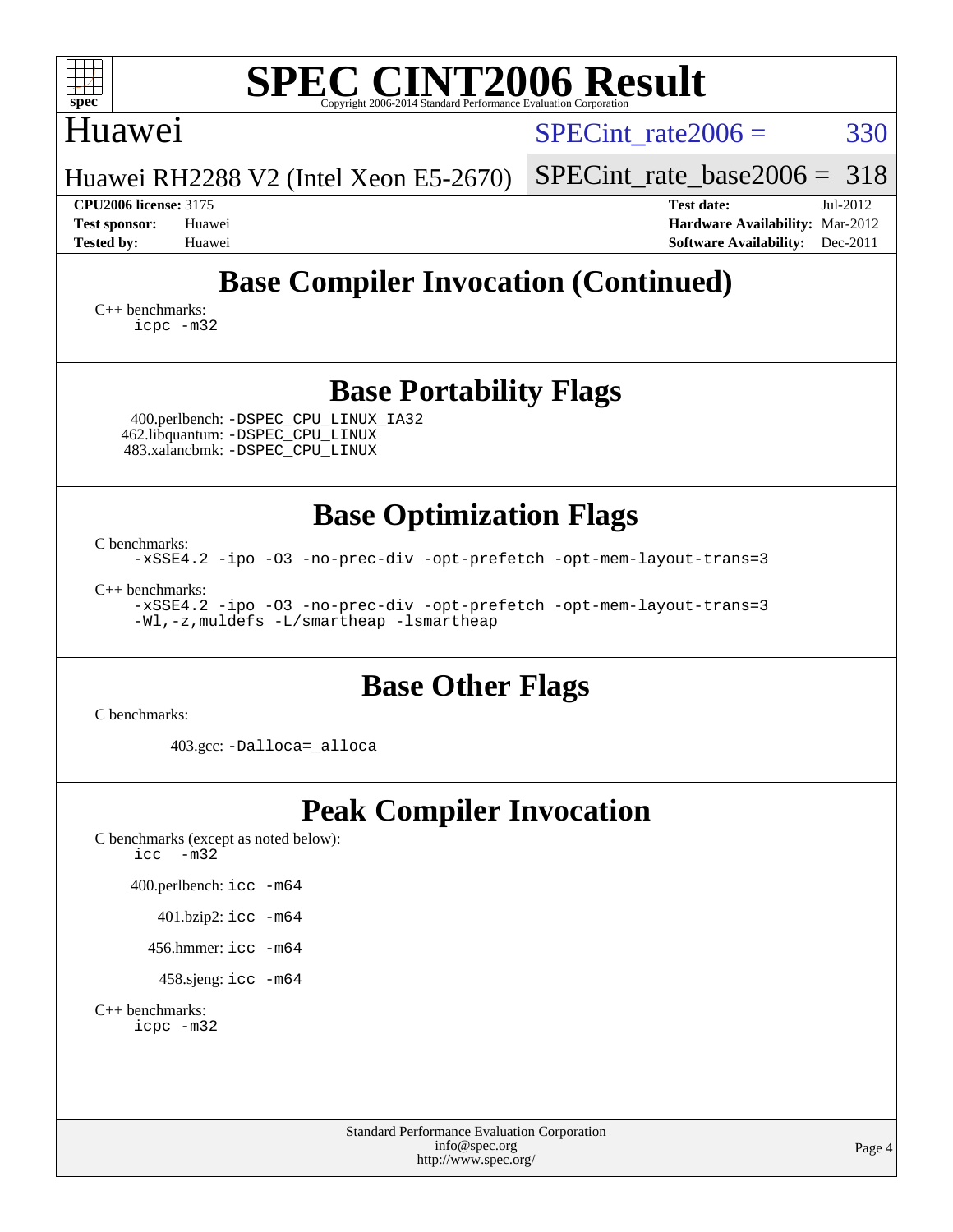

## Huawei

SPECint rate $2006 = 330$ 

Huawei RH2288 V2 (Intel Xeon E5-2670)

[SPECint\\_rate\\_base2006 =](http://www.spec.org/auto/cpu2006/Docs/result-fields.html#SPECintratebase2006) 318

**[CPU2006 license:](http://www.spec.org/auto/cpu2006/Docs/result-fields.html#CPU2006license)** 3175 **[Test date:](http://www.spec.org/auto/cpu2006/Docs/result-fields.html#Testdate)** Jul-2012 **[Test sponsor:](http://www.spec.org/auto/cpu2006/Docs/result-fields.html#Testsponsor)** Huawei **[Hardware Availability:](http://www.spec.org/auto/cpu2006/Docs/result-fields.html#HardwareAvailability)** Mar-2012 **[Tested by:](http://www.spec.org/auto/cpu2006/Docs/result-fields.html#Testedby)** Huawei **[Software Availability:](http://www.spec.org/auto/cpu2006/Docs/result-fields.html#SoftwareAvailability)** Dec-2011

## **[Peak Portability Flags](http://www.spec.org/auto/cpu2006/Docs/result-fields.html#PeakPortabilityFlags)**

 400.perlbench: [-DSPEC\\_CPU\\_LP64](http://www.spec.org/cpu2006/results/res2012q3/cpu2006-20120722-23799.flags.html#b400.perlbench_peakCPORTABILITY_DSPEC_CPU_LP64) [-DSPEC\\_CPU\\_LINUX\\_X64](http://www.spec.org/cpu2006/results/res2012q3/cpu2006-20120722-23799.flags.html#b400.perlbench_peakCPORTABILITY_DSPEC_CPU_LINUX_X64) 401.bzip2: [-DSPEC\\_CPU\\_LP64](http://www.spec.org/cpu2006/results/res2012q3/cpu2006-20120722-23799.flags.html#suite_peakCPORTABILITY401_bzip2_DSPEC_CPU_LP64) 456.hmmer: [-DSPEC\\_CPU\\_LP64](http://www.spec.org/cpu2006/results/res2012q3/cpu2006-20120722-23799.flags.html#suite_peakCPORTABILITY456_hmmer_DSPEC_CPU_LP64) 458.sjeng: [-DSPEC\\_CPU\\_LP64](http://www.spec.org/cpu2006/results/res2012q3/cpu2006-20120722-23799.flags.html#suite_peakCPORTABILITY458_sjeng_DSPEC_CPU_LP64) 462.libquantum: [-DSPEC\\_CPU\\_LINUX](http://www.spec.org/cpu2006/results/res2012q3/cpu2006-20120722-23799.flags.html#b462.libquantum_peakCPORTABILITY_DSPEC_CPU_LINUX) 483.xalancbmk: [-DSPEC\\_CPU\\_LINUX](http://www.spec.org/cpu2006/results/res2012q3/cpu2006-20120722-23799.flags.html#b483.xalancbmk_peakCXXPORTABILITY_DSPEC_CPU_LINUX)

# **[Peak Optimization Flags](http://www.spec.org/auto/cpu2006/Docs/result-fields.html#PeakOptimizationFlags)**

[C benchmarks](http://www.spec.org/auto/cpu2006/Docs/result-fields.html#Cbenchmarks):

 400.perlbench: [-xSSE4.2](http://www.spec.org/cpu2006/results/res2012q3/cpu2006-20120722-23799.flags.html#user_peakPASS2_CFLAGSPASS2_LDCFLAGS400_perlbench_f-xSSE42_f91528193cf0b216347adb8b939d4107)(pass 2) [-prof-gen](http://www.spec.org/cpu2006/results/res2012q3/cpu2006-20120722-23799.flags.html#user_peakPASS1_CFLAGSPASS1_LDCFLAGS400_perlbench_prof_gen_e43856698f6ca7b7e442dfd80e94a8fc)(pass 1) [-ipo](http://www.spec.org/cpu2006/results/res2012q3/cpu2006-20120722-23799.flags.html#user_peakPASS2_CFLAGSPASS2_LDCFLAGS400_perlbench_f-ipo)(pass 2) [-O3](http://www.spec.org/cpu2006/results/res2012q3/cpu2006-20120722-23799.flags.html#user_peakPASS2_CFLAGSPASS2_LDCFLAGS400_perlbench_f-O3)(pass 2) [-no-prec-div](http://www.spec.org/cpu2006/results/res2012q3/cpu2006-20120722-23799.flags.html#user_peakPASS2_CFLAGSPASS2_LDCFLAGS400_perlbench_f-no-prec-div)(pass 2) [-prof-use](http://www.spec.org/cpu2006/results/res2012q3/cpu2006-20120722-23799.flags.html#user_peakPASS2_CFLAGSPASS2_LDCFLAGS400_perlbench_prof_use_bccf7792157ff70d64e32fe3e1250b55)(pass 2) [-auto-ilp32](http://www.spec.org/cpu2006/results/res2012q3/cpu2006-20120722-23799.flags.html#user_peakCOPTIMIZE400_perlbench_f-auto-ilp32)  $401.bzip2: -xSSE4.2(pass 2) -prof-qen(pass 1) -ipo(pass 2)$  $401.bzip2: -xSSE4.2(pass 2) -prof-qen(pass 1) -ipo(pass 2)$  $401.bzip2: -xSSE4.2(pass 2) -prof-qen(pass 1) -ipo(pass 2)$  $401.bzip2: -xSSE4.2(pass 2) -prof-qen(pass 1) -ipo(pass 2)$  $401.bzip2: -xSSE4.2(pass 2) -prof-qen(pass 1) -ipo(pass 2)$ [-O3](http://www.spec.org/cpu2006/results/res2012q3/cpu2006-20120722-23799.flags.html#user_peakPASS2_CFLAGSPASS2_LDCFLAGS401_bzip2_f-O3)(pass 2) [-no-prec-div](http://www.spec.org/cpu2006/results/res2012q3/cpu2006-20120722-23799.flags.html#user_peakPASS2_CFLAGSPASS2_LDCFLAGS401_bzip2_f-no-prec-div)(pass 2) [-prof-use](http://www.spec.org/cpu2006/results/res2012q3/cpu2006-20120722-23799.flags.html#user_peakPASS2_CFLAGSPASS2_LDCFLAGS401_bzip2_prof_use_bccf7792157ff70d64e32fe3e1250b55)(pass 2) [-opt-prefetch](http://www.spec.org/cpu2006/results/res2012q3/cpu2006-20120722-23799.flags.html#user_peakCOPTIMIZE401_bzip2_f-opt-prefetch) [-auto-ilp32](http://www.spec.org/cpu2006/results/res2012q3/cpu2006-20120722-23799.flags.html#user_peakCOPTIMIZE401_bzip2_f-auto-ilp32) [-ansi-alias](http://www.spec.org/cpu2006/results/res2012q3/cpu2006-20120722-23799.flags.html#user_peakCOPTIMIZE401_bzip2_f-ansi-alias)  $403.\text{sec: basepeak}$  = yes 429.mcf: basepeak = yes 445.gobmk: [-xSSE4.2](http://www.spec.org/cpu2006/results/res2012q3/cpu2006-20120722-23799.flags.html#user_peakPASS2_CFLAGSPASS2_LDCFLAGS445_gobmk_f-xSSE42_f91528193cf0b216347adb8b939d4107)(pass 2) [-prof-gen](http://www.spec.org/cpu2006/results/res2012q3/cpu2006-20120722-23799.flags.html#user_peakPASS1_CFLAGSPASS1_LDCFLAGS445_gobmk_prof_gen_e43856698f6ca7b7e442dfd80e94a8fc)(pass 1) [-prof-use](http://www.spec.org/cpu2006/results/res2012q3/cpu2006-20120722-23799.flags.html#user_peakPASS2_CFLAGSPASS2_LDCFLAGS445_gobmk_prof_use_bccf7792157ff70d64e32fe3e1250b55)(pass 2) [-ansi-alias](http://www.spec.org/cpu2006/results/res2012q3/cpu2006-20120722-23799.flags.html#user_peakCOPTIMIZE445_gobmk_f-ansi-alias) [-opt-mem-layout-trans=3](http://www.spec.org/cpu2006/results/res2012q3/cpu2006-20120722-23799.flags.html#user_peakCOPTIMIZE445_gobmk_f-opt-mem-layout-trans_a7b82ad4bd7abf52556d4961a2ae94d5) 456.hmmer: [-xSSE4.2](http://www.spec.org/cpu2006/results/res2012q3/cpu2006-20120722-23799.flags.html#user_peakCOPTIMIZE456_hmmer_f-xSSE42_f91528193cf0b216347adb8b939d4107) [-ipo](http://www.spec.org/cpu2006/results/res2012q3/cpu2006-20120722-23799.flags.html#user_peakCOPTIMIZE456_hmmer_f-ipo) [-O3](http://www.spec.org/cpu2006/results/res2012q3/cpu2006-20120722-23799.flags.html#user_peakCOPTIMIZE456_hmmer_f-O3) [-no-prec-div](http://www.spec.org/cpu2006/results/res2012q3/cpu2006-20120722-23799.flags.html#user_peakCOPTIMIZE456_hmmer_f-no-prec-div) [-unroll2](http://www.spec.org/cpu2006/results/res2012q3/cpu2006-20120722-23799.flags.html#user_peakCOPTIMIZE456_hmmer_f-unroll_784dae83bebfb236979b41d2422d7ec2) [-auto-ilp32](http://www.spec.org/cpu2006/results/res2012q3/cpu2006-20120722-23799.flags.html#user_peakCOPTIMIZE456_hmmer_f-auto-ilp32) 458.sjeng: [-xSSE4.2](http://www.spec.org/cpu2006/results/res2012q3/cpu2006-20120722-23799.flags.html#user_peakPASS2_CFLAGSPASS2_LDCFLAGS458_sjeng_f-xSSE42_f91528193cf0b216347adb8b939d4107)(pass 2) [-prof-gen](http://www.spec.org/cpu2006/results/res2012q3/cpu2006-20120722-23799.flags.html#user_peakPASS1_CFLAGSPASS1_LDCFLAGS458_sjeng_prof_gen_e43856698f6ca7b7e442dfd80e94a8fc)(pass 1) [-ipo](http://www.spec.org/cpu2006/results/res2012q3/cpu2006-20120722-23799.flags.html#user_peakPASS2_CFLAGSPASS2_LDCFLAGS458_sjeng_f-ipo)(pass 2) [-O3](http://www.spec.org/cpu2006/results/res2012q3/cpu2006-20120722-23799.flags.html#user_peakPASS2_CFLAGSPASS2_LDCFLAGS458_sjeng_f-O3)(pass 2) [-no-prec-div](http://www.spec.org/cpu2006/results/res2012q3/cpu2006-20120722-23799.flags.html#user_peakPASS2_CFLAGSPASS2_LDCFLAGS458_sjeng_f-no-prec-div)(pass 2) [-prof-use](http://www.spec.org/cpu2006/results/res2012q3/cpu2006-20120722-23799.flags.html#user_peakPASS2_CFLAGSPASS2_LDCFLAGS458_sjeng_prof_use_bccf7792157ff70d64e32fe3e1250b55)(pass 2) [-unroll4](http://www.spec.org/cpu2006/results/res2012q3/cpu2006-20120722-23799.flags.html#user_peakCOPTIMIZE458_sjeng_f-unroll_4e5e4ed65b7fd20bdcd365bec371b81f) [-auto-ilp32](http://www.spec.org/cpu2006/results/res2012q3/cpu2006-20120722-23799.flags.html#user_peakCOPTIMIZE458_sjeng_f-auto-ilp32)  $462$ .libquantum: basepeak = yes

 464.h264ref: [-xSSE4.2](http://www.spec.org/cpu2006/results/res2012q3/cpu2006-20120722-23799.flags.html#user_peakPASS2_CFLAGSPASS2_LDCFLAGS464_h264ref_f-xSSE42_f91528193cf0b216347adb8b939d4107)(pass 2) [-prof-gen](http://www.spec.org/cpu2006/results/res2012q3/cpu2006-20120722-23799.flags.html#user_peakPASS1_CFLAGSPASS1_LDCFLAGS464_h264ref_prof_gen_e43856698f6ca7b7e442dfd80e94a8fc)(pass 1) [-ipo](http://www.spec.org/cpu2006/results/res2012q3/cpu2006-20120722-23799.flags.html#user_peakPASS2_CFLAGSPASS2_LDCFLAGS464_h264ref_f-ipo)(pass 2) [-O3](http://www.spec.org/cpu2006/results/res2012q3/cpu2006-20120722-23799.flags.html#user_peakPASS2_CFLAGSPASS2_LDCFLAGS464_h264ref_f-O3)(pass 2) [-no-prec-div](http://www.spec.org/cpu2006/results/res2012q3/cpu2006-20120722-23799.flags.html#user_peakPASS2_CFLAGSPASS2_LDCFLAGS464_h264ref_f-no-prec-div)(pass 2) [-prof-use](http://www.spec.org/cpu2006/results/res2012q3/cpu2006-20120722-23799.flags.html#user_peakPASS2_CFLAGSPASS2_LDCFLAGS464_h264ref_prof_use_bccf7792157ff70d64e32fe3e1250b55)(pass 2) [-unroll2](http://www.spec.org/cpu2006/results/res2012q3/cpu2006-20120722-23799.flags.html#user_peakCOPTIMIZE464_h264ref_f-unroll_784dae83bebfb236979b41d2422d7ec2) [-ansi-alias](http://www.spec.org/cpu2006/results/res2012q3/cpu2006-20120722-23799.flags.html#user_peakCOPTIMIZE464_h264ref_f-ansi-alias)

[C++ benchmarks:](http://www.spec.org/auto/cpu2006/Docs/result-fields.html#CXXbenchmarks)

 471.omnetpp: [-xSSE4.2](http://www.spec.org/cpu2006/results/res2012q3/cpu2006-20120722-23799.flags.html#user_peakPASS2_CXXFLAGSPASS2_LDCXXFLAGS471_omnetpp_f-xSSE42_f91528193cf0b216347adb8b939d4107)(pass 2) [-prof-gen](http://www.spec.org/cpu2006/results/res2012q3/cpu2006-20120722-23799.flags.html#user_peakPASS1_CXXFLAGSPASS1_LDCXXFLAGS471_omnetpp_prof_gen_e43856698f6ca7b7e442dfd80e94a8fc)(pass 1) [-ipo](http://www.spec.org/cpu2006/results/res2012q3/cpu2006-20120722-23799.flags.html#user_peakPASS2_CXXFLAGSPASS2_LDCXXFLAGS471_omnetpp_f-ipo)(pass 2) [-O3](http://www.spec.org/cpu2006/results/res2012q3/cpu2006-20120722-23799.flags.html#user_peakPASS2_CXXFLAGSPASS2_LDCXXFLAGS471_omnetpp_f-O3)(pass 2) [-no-prec-div](http://www.spec.org/cpu2006/results/res2012q3/cpu2006-20120722-23799.flags.html#user_peakPASS2_CXXFLAGSPASS2_LDCXXFLAGS471_omnetpp_f-no-prec-div)(pass 2) [-prof-use](http://www.spec.org/cpu2006/results/res2012q3/cpu2006-20120722-23799.flags.html#user_peakPASS2_CXXFLAGSPASS2_LDCXXFLAGS471_omnetpp_prof_use_bccf7792157ff70d64e32fe3e1250b55)(pass 2) [-ansi-alias](http://www.spec.org/cpu2006/results/res2012q3/cpu2006-20120722-23799.flags.html#user_peakCXXOPTIMIZE471_omnetpp_f-ansi-alias) [-opt-ra-region-strategy=block](http://www.spec.org/cpu2006/results/res2012q3/cpu2006-20120722-23799.flags.html#user_peakCXXOPTIMIZE471_omnetpp_f-opt-ra-region-strategy_a0a37c372d03933b2a18d4af463c1f69) [-Wl,-z,muldefs](http://www.spec.org/cpu2006/results/res2012q3/cpu2006-20120722-23799.flags.html#user_peakEXTRA_LDFLAGS471_omnetpp_link_force_multiple1_74079c344b956b9658436fd1b6dd3a8a) [-L/smartheap -lsmartheap](http://www.spec.org/cpu2006/results/res2012q3/cpu2006-20120722-23799.flags.html#user_peakEXTRA_LIBS471_omnetpp_SmartHeap_7c9e394a5779e1a7fec7c221e123830c)

473.astar: basepeak = yes

Continued on next page